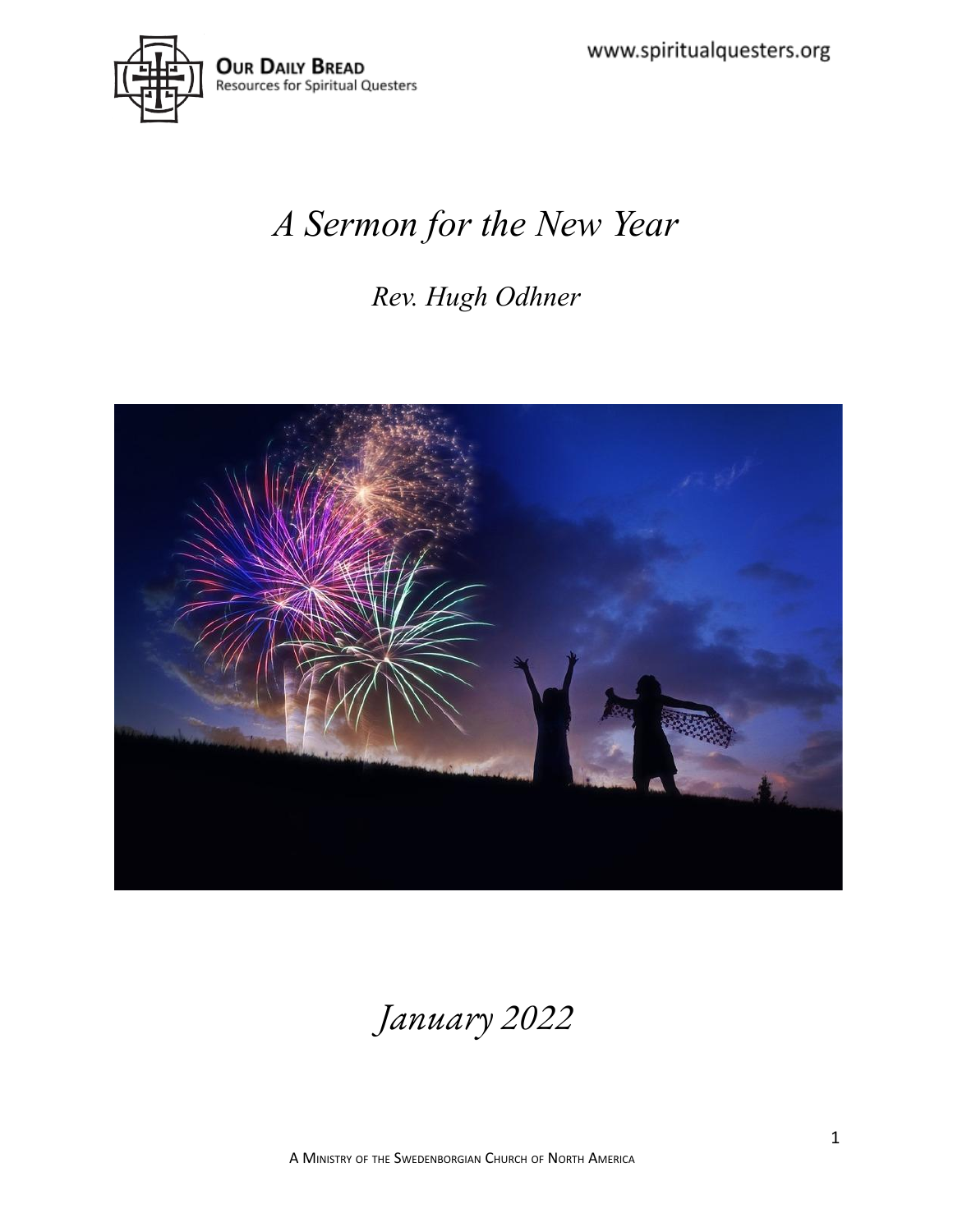## *Readings*

### Leviticus 25:3-4 (NKJV)

Six years you shall sow your field, and six years you shall prune your vineyard, and gather its fruit; but in the seventh year there shall be a Sabbath of solemn rest for the land, a Sabbath to the LORD. You shall neither sow your field nor prune your vineyard.

1

#### Emanuel Swedenborg, *Arcana Coelestia* §9274

The Lord is present with each and every human being. He exerts insistent pressure on us to receive him. When we do receive him, which occurs when we acknowledge him as our own God, Creator, Redeemer, and Savior, his First Coming occurs [in us], which is the twilight before dawn. From then on, we begin to be enlightened intellectually in spiritual matters and to grow into deeper and deeper wisdom. 2

<sup>1</sup> *The Holy Bible: New King James Version*. Wheaton, IL: Thomas Nelson Publishing, 1985.

<sup>2</sup> Swedenborg, Emanuel. *Arcana Coelestia*. New York: Swedenborg Foundation, 1984.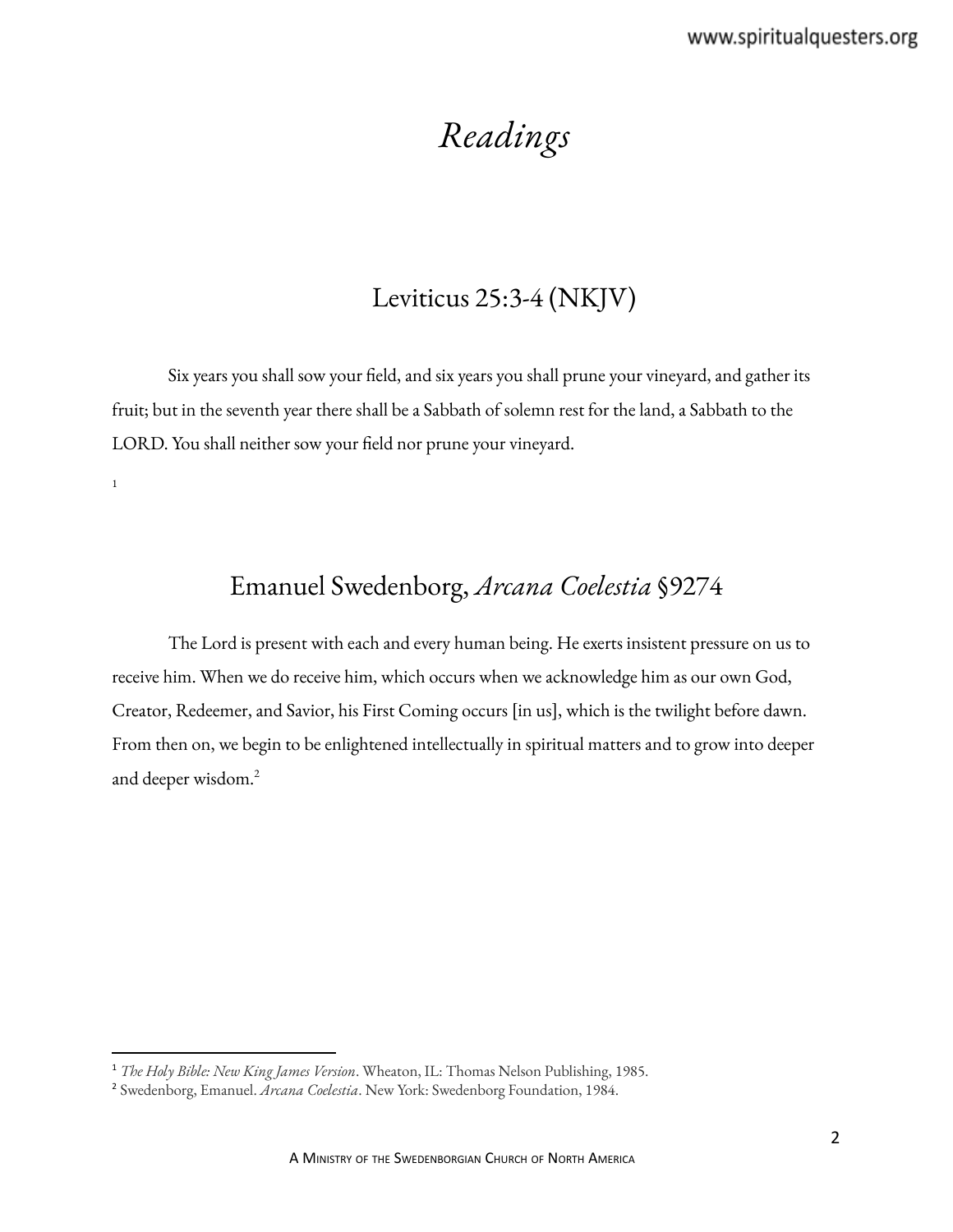We can see a reoccurring theme in the Word around the number seven. The Word of the Old Testament begins with the story of the seven days of creation. Six of these were days of labor and the seventh was a Sabbath – a day of rest. The Ten Commandments, dictated by the Lord, makes these seven days into a binding law:

Remember the Sabbath day, to keep it holy. Six days you shall labor and do all your work, but the seventh day is the Sabbath of the LORD your God. In it you shall do no work ... For in six days the *LORD made the heavens and the earth ... and rested the seventh day. Therefore the LORD blessed the Sabbath day and hallowed it.* (Exodus 20:8-11) 3

In addition to this observance of the seventh day of the week as a Sabbath, or day of rest in which there is to be no work, the Israelites were commanded to observe every seventh year as a year of rest, or Sabbath, for the land. They were not to sow or reap crops nor prune their vineyards. And then every forty-nine years, that is, 7×7 years, they were to celebrate a year of Jubilee in which not only were they not to plant nor harvest nor gather from their vineyards, but everyone's hereditary land was to be returned to him if it had been sold.

There is a distinction between the six days or years of labor, and the seventh day of rest, because of the signification of the six days and of the seventh day. The six days, or periods, signify the successive states of a person's regeneration. They are days of labor because during them a person works according to what is true to do what is good. The emphasis during these days or states of labor is on acting according to the truth, that is, on living according to what we have learned and believe to be true. This is said to be a spiritual state.

In contrast, the seventh day, the Sabbath, signifies a celestial state, when a person from a love of what is good knows and does what is true. By means of the work done during the six days of labor, that is, living according to the truth, a person at length comes into a state of good in which they do what is good as if from habit, and from the good in which they now are, they perceive what is true. This contrast is illustrated by the difference between the first and second chapters of Genesis as described in the Arcana Coelestia. We read:

(The second) chapter treats of the celestial man, as the preceding one did of the spiritual, who was *formed out of a dead man. ... A spiritual man acknowledges spiritual and celestial truth and* good; but from faith, according to which also he acts, but not so much from love. A celestial man *believes and perceives spiritual and celestial truth and good, acknowledging no other faith than that which is from love, from which also he acts.* (Arcana Coelestia 81) 4

This brings to mind that when we practice doing something long enough, it tends to become a habit, so that we no longer have to think consciously about how to do it. Driving a car or reading are good examples of this. When we first started driving or reading, we had to remember and apply all the rules. But eventually the time came when we could do these things automatically, and did not need to think about how to do them. Likewise, in our spiritual lives, we first need to know truths and practice

<sup>3</sup> *The Holy Bible: New King James Version*. Wheaton, IL: Thomas Nelson Publishing, 1985.

<sup>4</sup> Swedenborg, Emanuel. *Arcana Coelestia*. New York: Swedenborg Foundation, 1984.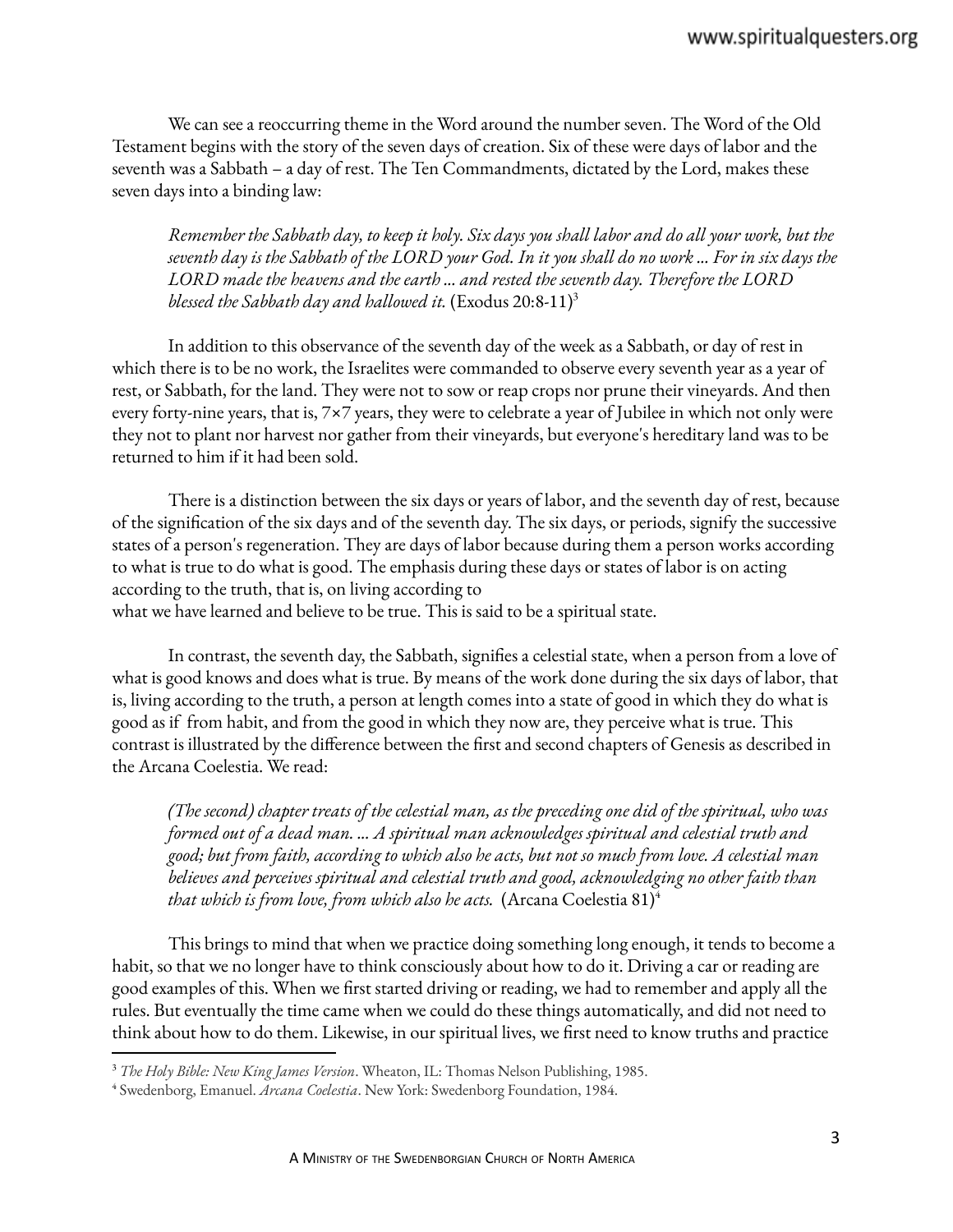living according to them until the time comes when doing the right thing becomes like a habit – we just do it without needing to think about it.

Now as you can imagine, if you were living in an agrarian civilization, that is, one that depends upon sowing and harvesting crops every year so that there would be food to eat, you might be concerned about the command to do no sowing or harvesting every seven years. What are you going to eat for a year? In giving this law, the Lord is anticipated this very question, and provided the solution. As we read in Leviticus 25:20-21:

And if you say, "What shall we eat in the seventh year, since we shall not sow nor gather in our *produce?" Then I will command My blessing on you in the sixth year, and it will bring forth produce enough for three years.* (Lev. 25:20-21)

When that seventh year comes around resisting the temptation to not go out and plant crops requires putting a lot of faith in the Lord – in the Lord's Providence – that He will provide as He said He would. Put yourself in that situation, realizing that if the Lord does not bring forth enough produce for three years in that sixth year, you and your family will starve during the seventh and eighth years. Did the Israelites have enough trust in the Lord's providing for them? Perhaps many of them did, but also many of them did not. Look at the story about the Lord providing manna in the wilderness.

The LORD said to Moses, "Behold, I will rain bread from heaven for you. And the people shall go out and gather a certain quota every day, that I may test them, whether they will walk in My law or not. And it shall be on the sixth day that they shall prepare what they bring in, and it shall be twice as much as they gather daily." Six days you shall gather it, but on the seventh day, which is *the Sabbath, there will be none."*

And it happened that some of the people went out on the seventh day to gather, but they found *none.*

*And the LORD said to Moses, "How long do you refuse to keep My commandments and My laws?* (Exodus 16:4-5, 26-28)

Now if some of the people did not have even enough trust in the Lord that there would be enough manna for them on the Sabbath, can you imagine the trouble with trust that they would have every seven years? And this was even after they saw a double portion of manna given on the sixth day, and would see a triple portion of produce during the sixth year preceding the seventh year of a Sabbath for the land.

This lack of trust in the Lord goes back much further than the Israelites. Consider the story of the serpent tempting the woman in the garden of Eden:

> *Now the serpent was more cunning than any beast of the field which the LORD God had made. And he said to the woman, "Has God indeed said, 'You shall not eat of every tree of the garden'?" And the woman said to the serpent, "We may eat the fruit of the trees of the* garden; but of the fruit of the tree which is in the midst of the garden, God has said, 'You *shall not eat it, nor shall you touch it, lest you die.' "*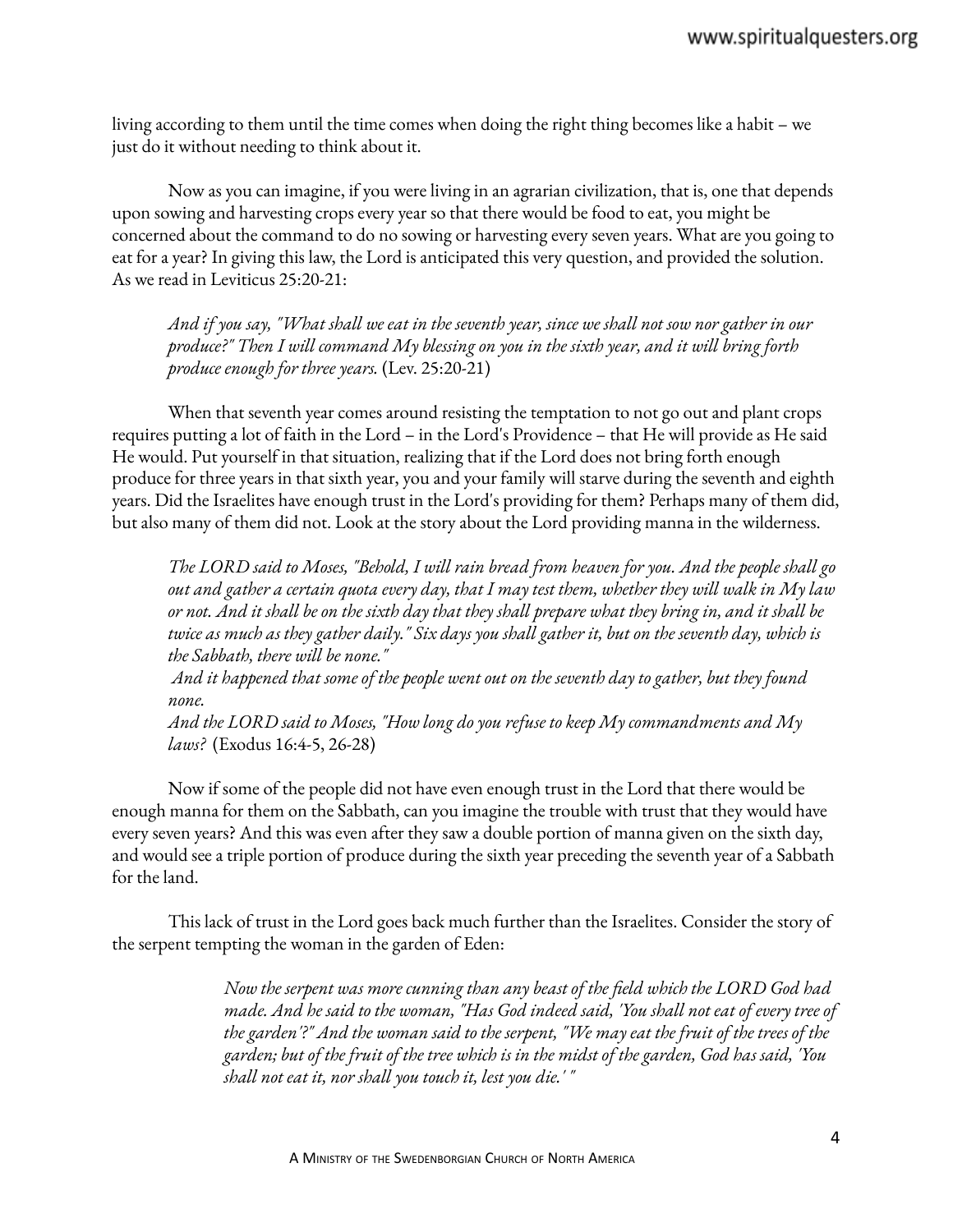*But the serpent said to the woman, "You will not surely die. For God knows that in the day you eat of it your eyes will be opened, and you will be like God, knowing good and evil." So when the woman saw that the tree was good for food, that it was pleasant to the eyes,* and a tree desirable to make one wise, she took of its fruit and ate. She also gave to her *husband with her, and he ate.* (Genesis 3:1-6)

What opened the woman to temptation was lack of trust in the Lord's words to her, and the subsequent doubt. Perhaps the serpent was right? Perhaps we would not die? Perhaps the fruit would make us wise so that we would know good and evil? And perhaps there would not be enough manna on the seventh day, or enough food for the seventh year?

What opens us up to a lack of trust in the Lord's words, in His Word, and in his Providence, is self-love which leads us into the idea that we can judge for ourselves what is true and what is good. We can read of this in connection with the story of the woman's temptation as described in Arcana Coelestia 205:

*... in consequence of the ascendancy of self-love, they began to think that they could lead themselves,* and thus be like the Lord; for such is the nature of the love of self that it is unwilling to submit to *the Lord's leading, and prefers to be self-guided, and being self-guided to consult the things of sense and of memory-knowledge as to what is to be believed.* (AC 205)

To be led by the Lord or to be led by ourselves – that is the question. That is the question for this new year – starting tomorrow. And how do we know the difference? Well, let's look at our two stories.

The woman tempted by the serpent could have known the difference by simply reflecting that she was disobeying a simple commandment of the Lord not to eat nor touch the fruit of the tree that was in the midst of the garden. Instead of concentrating on the simple command, she devoted her attention to the idea of being wiser, knowing good and evil for herself.

The Israelites could have known the difference by simply reflecting that they were disobeying a simple commandment of the Lord not to go out and look for manna on the Sabbath. Instead they were concentrating on their own welfare, whether they would have enough food to eat.

So perhaps in many situations that will arise during this new year we can ask ourselves, "What is the simplest command that the Lord gives us for this situation?" Perhaps the answer will be found in one of the Lord's Ten Commandments, or perhaps it will be found in our looking to the Two Great Commandments. And we need to avoid complicating the Lord's answers to us. Don't weigh down His answers with our reasonings. Keep it simple! Look in His Word and in our heart for the simple brief answer He is giving us to our questions of what we should do.

#### Amen.